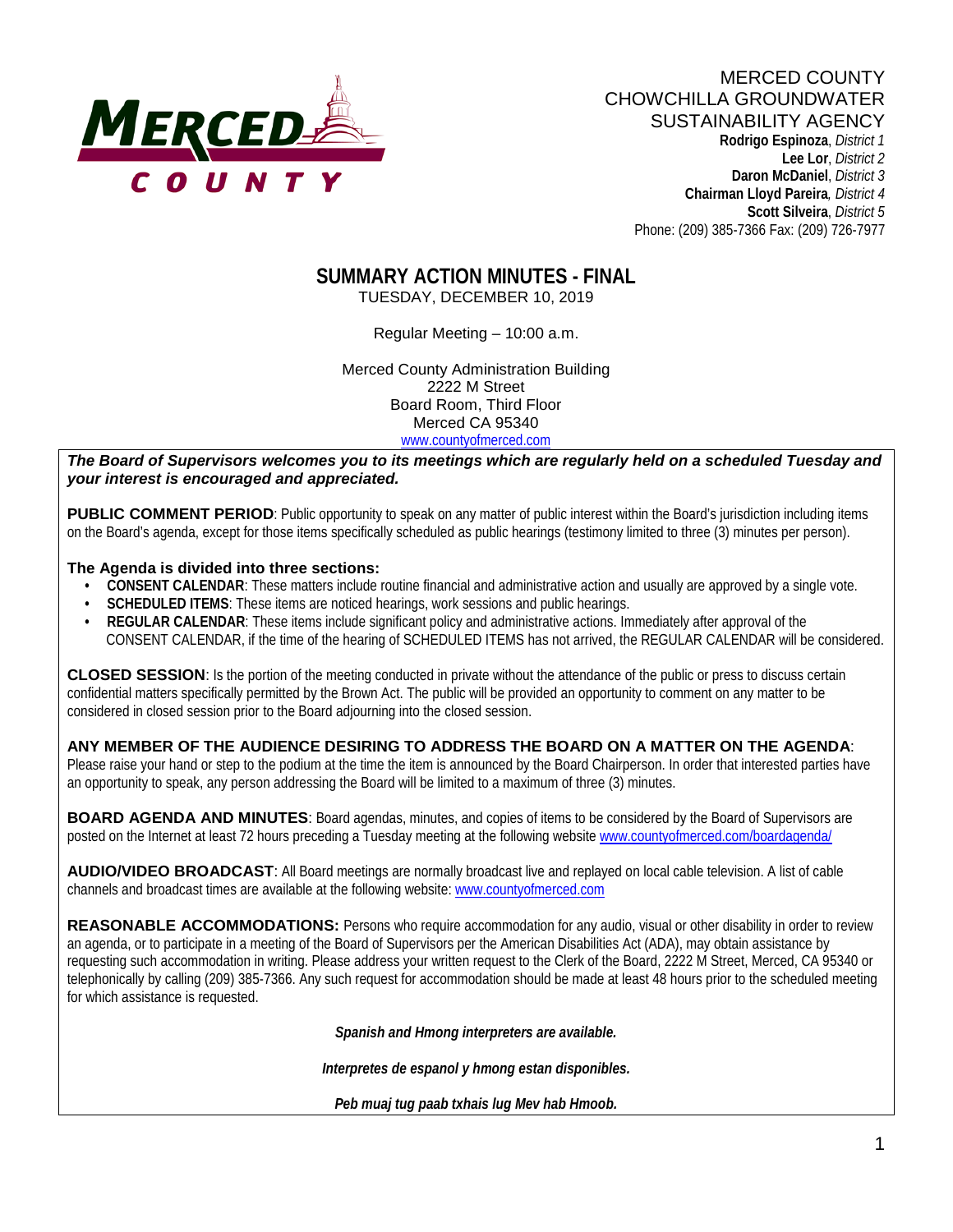#### SCHEDULED ITEMS

#### **10:00 A. M. THE PUBLIC IS INVITED TO SPEAK ON ANY ITEM ON THE AGENDA-TESTIMONY IS LIMITED TO THREE MINUTES PER PERSON**

# **GOVERNMENT CODE SECTION 54954.2 COMPLIANCE (LATE AGENDA ITEMS)**

**PUBLIC OPPORTUNITY TO SPEAK ON ANY MATTER OF PUBLIC INTEREST WITHIN THE BOARD'S JURISDICTION INCLUDING ITEMS ON THE BOARD'S AGENDA, EXCEPT FOR THOSE ITEMS SPECIFICALLY SCHEDULED AS PUBLIC HEARINGS (TESTIMONY LIMITED TO THREE MINUTES PER PERSON)**

#### **PUBLIC HEARING:**

#### **COUNTY OF MERCED CHOWCHILLA GROUNDWATER SUSTAINABILITY AGENCY**

To consider adoption of the Chowchilla Subbasin Groundwater Sustainability Plan, which covers the County of Merced Chowchilla Groundwater Sustainability Agency's jurisdictional boundaries, to meet groundwater sustainability goals as required by the Sustainable Groundwater Management Act.

#### **RECOMMENDATION:**

1) Open the Public Hearing and accept public testimony;

2) Close the Public Hearing; and,

3) Approve the Resolution adopting the Chowchilla Subbasin Groundwater Sustainability Plan for the County of Merced Chowchilla Groundwater Sustainability Agency.

# *REVIEW BOARD ORDER – SEE PAGE 3*

# **THE BOARD ADJOURNED THE MEETING AT 12:05 P.M. UNTIL TUESDAY, DECEMBER 17, 2019 AT 10:00 A.M.**